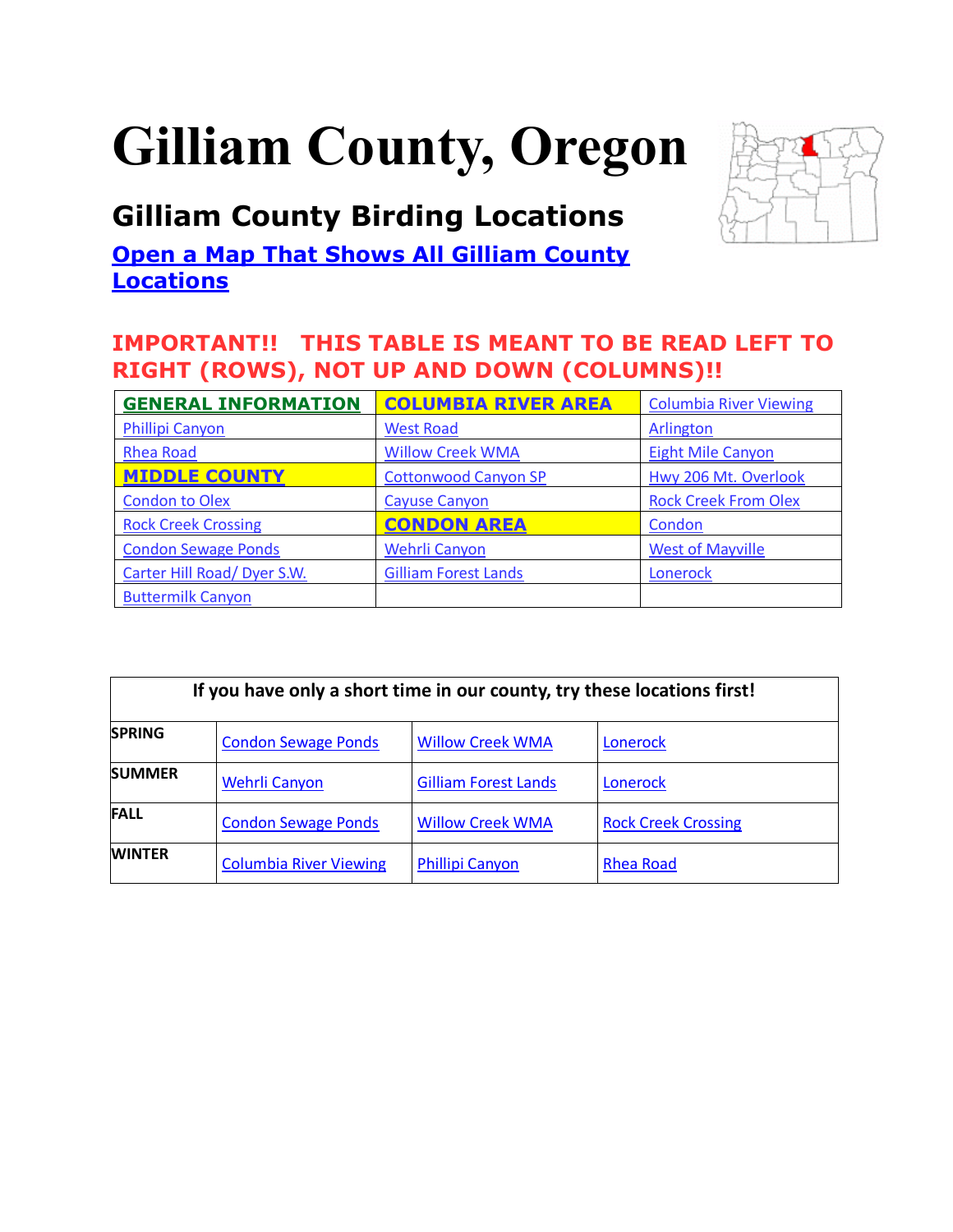<span id="page-1-0"></span>**Authors/Editors**: Darrel Faxon, Linda Fink, Chuck Gates **County Seat**: Condon **County Size**: 1223 square miles **High Elevation** : Un-named location (4285 ft) **Rarities** : Stilt Sandpiper, Glaucous Gull, Snowy Owl, Broad-tailed Hummingbird, Least Flycatcher, Blue Jay, Red-eyed Vireo, Bohemian Waxwing, Blackpoll Warbler, Grasshopper Sparrow, American Tree Sparrow, Common Redpoll **Top County Lister** : Darrel Faxon (207) **Year List Record** : Craig Corder & Judy Stevens 1994 (183) **County Contact Person**: Email [Darrel Faxon](mailto:5hats@peak.org) **[return to the top](#page-0-0)**

**Introduction:** Why would anyone bird in Gilliam County? Some years ago when the idea of county

listing was first proposed in Oregon Birds, and the threshold number for a list from each county was set at one hundred, one correspondent suggested it might not be possible to find a hundred species in Gilliam.

This assumption was based on the fact that a casual trip through the county reveals little in variety of either habitat or birds. The journey along the slack water of the Columbia behind the John Day dam offers almost no significant coves or other places attractive to water birds. Similarly, Highway 19, the main north-south route through the county runs primarily through mile-after-mile of wheat farms, and the only birds one often sees there are Horned Larks.

However, once one begins to explore the backroads and side canyons of Gilliam County, he/she will find a surprising variety of habitats, and a surprising variety of birds. Each canyon is different. Some have narrow strips of fields alongside creeks; some rimrock; some small marshes, some groves of trees; some sagebrush flats. Each has its own component of birds. Combine these varied habitats with the forest lands at the extreme south of the county, and the Willow Cove Wildlife Management Area at the extreme northeast corner, and it all adds up to a challenging and rewarding experience for the birder. The aggregate list of birds seen in the county is now well over double the initial suggested threshold for reporting. As more birders explore the regions further afield from the main roads, this list will undoubtedly grow even more.

For those who are less thrilled about listing, and more into just enjoying a birding experience, Gilliam County still has a lot to offer. Waking up to the cry of Long-billed Curlews drifting through the morning mist east of Arlington is a memorable experience indeed. And there are a number of similar experiences one may have which will enhance his appreciation for the habitats, the birds, the solitude, and perhaps even the people of this fascinating county. **[return to the top](#page-0-0)**

# <span id="page-1-1"></span>**COLUMBIA RIVER AREA**

#### <span id="page-1-2"></span>**Columbia River Viewing [return to the top](#page-0-0)**

#### [View A Google Map](http://maps.google.com/maps/ms?hl=en&ie=UTF8&msa=0&msid=108036481085398338899.00046c8fcc379989ab0c1&z=9)

**Location:** There are two principle places to do river watches in Gilliam: at the north end of the freeway interchange to Hwy 74 (exit 147, 45.78777, [-120.03956\)](https://www.google.com/maps/place/45°47) and at the rest stop/overlook a few miles downstream [\(45.71726, -120.23348\)](https://www.google.com/maps/place/45°43). To get to the 74 freeway interchange, travel east from Arlington for 9 miles and take exit 147. Turn north on the frontage road and follow it until you get a good view of the river. To get to the rest area, go west from Arlington for just over a mile and look for the exit to the rest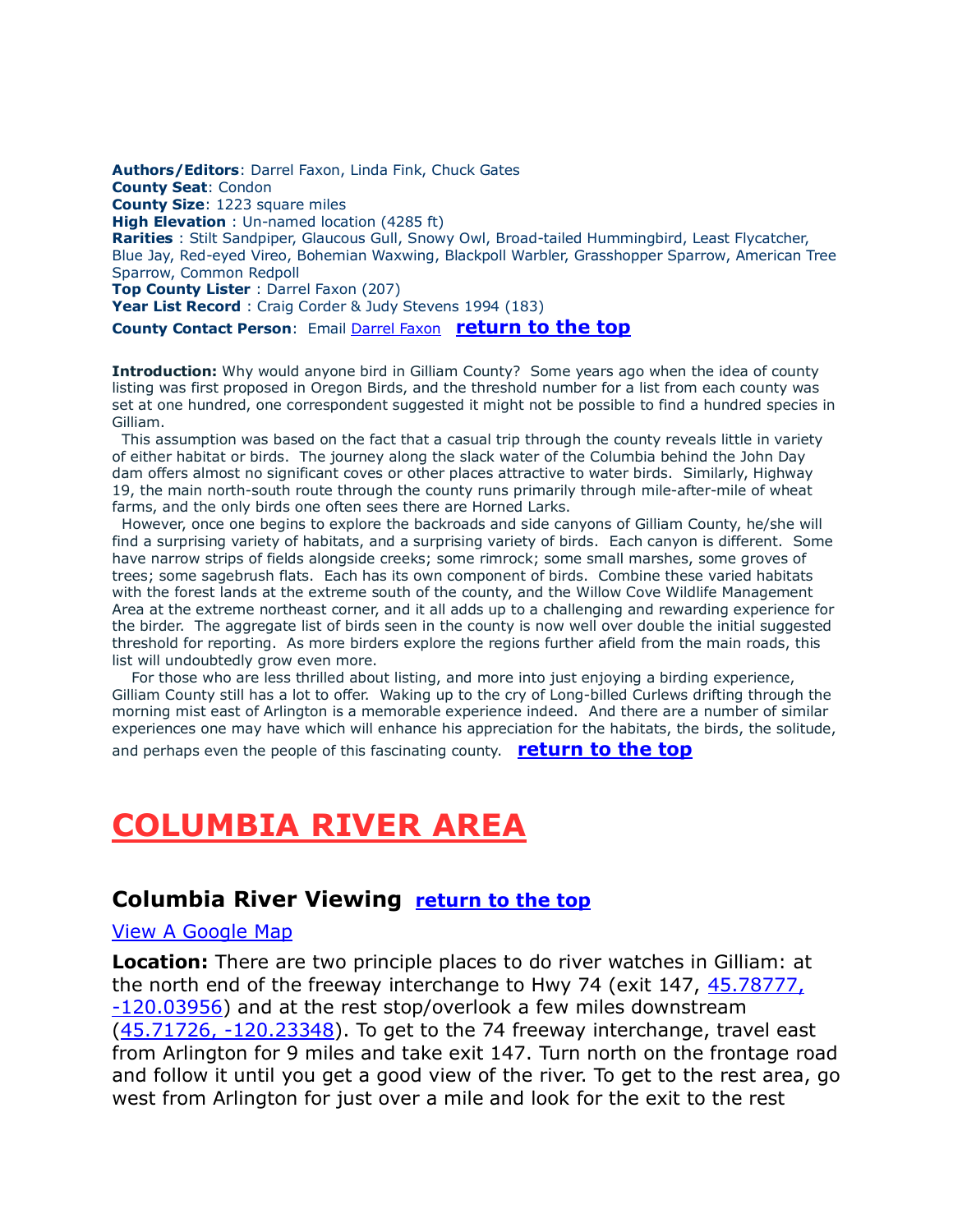area. This can only be accessed from the west-bound lane. Getting water birds in Gilliam County is difficult, and the Columbia River not normally productive, but you never know.

**Habitat and Birds:** Gulls, including Western Gull, can be seen. It is possible to see White Pelicans flying by. Given the fact that there are good numbers and unusual species of birds below both the John Day and McNary dams and that Gilliam county lies between the two, there must be some traffic of these birds up and down river.

# <span id="page-2-0"></span>**Phillipi Canyon [return to the top](#page-0-0)**

DeLorme (copyright 2001) Pg 84 B-3 DeLorme (copyright 2008) Pg 72 C-3 **geographic coordinates** 45°40'36.5"N 120°29'09.1"W [\(45.6768, -120.48585](https://www.google.com/maps/place/45°40))

#### [View A Google Map](http://maps.google.com/maps/ms?hl=en&ie=UTF8&msa=0&msid=108036481085398338899.00046c8fcc379989ab0c1&z=9)

**Location:** Continue west on Blalock Canyon Road from West Road for just over 3 miles. Turn west on Heritage Road. Take Heritage Road for 7.5 miles and turn west on Philippi Canyon Road. Once finished, return to Quinten Canyon Road and on to I-84.

**Habitat and Birds:** First 0.5 miles is good for Chukar and sparrows. Return to the road leading north to I-84. Check the brushy hillside on the west side of the road for Rock and Canyon Wrens. ( Used to have more birds, when stock tank still held water). Near the cliffs overlooking I-84, look for Whitethroated Swift.

# <span id="page-2-1"></span>**West Road [return to the top](#page-0-0)**

DeLorme (copyright 2001) Pg 84 B-3 DeLorme (copyright 2008) Pg 72 C-4 **geographic coordinates** 45°37'34.8"N 120°19'54.0"W [\(45.626340, -120.331669](https://www.google.com/maps/place/45°37))

#### [View A Google Map](http://maps.google.com/maps/ms?hl=en&ie=UTF8&msa=0&msid=108036481085398338899.00046c8fcc379989ab0c1&z=9)

**Location:** Return to the Rock Creek School site. Go north toward Cedar Springs. Turn west on Blalock Canyon Road. Turn south on West Road. Return to Blalock Canyon Road when finished.

**Habitat and Birds:** Farmland. Look along fence on west side for Grasshopper Sparrow. Long-billed Curlew common.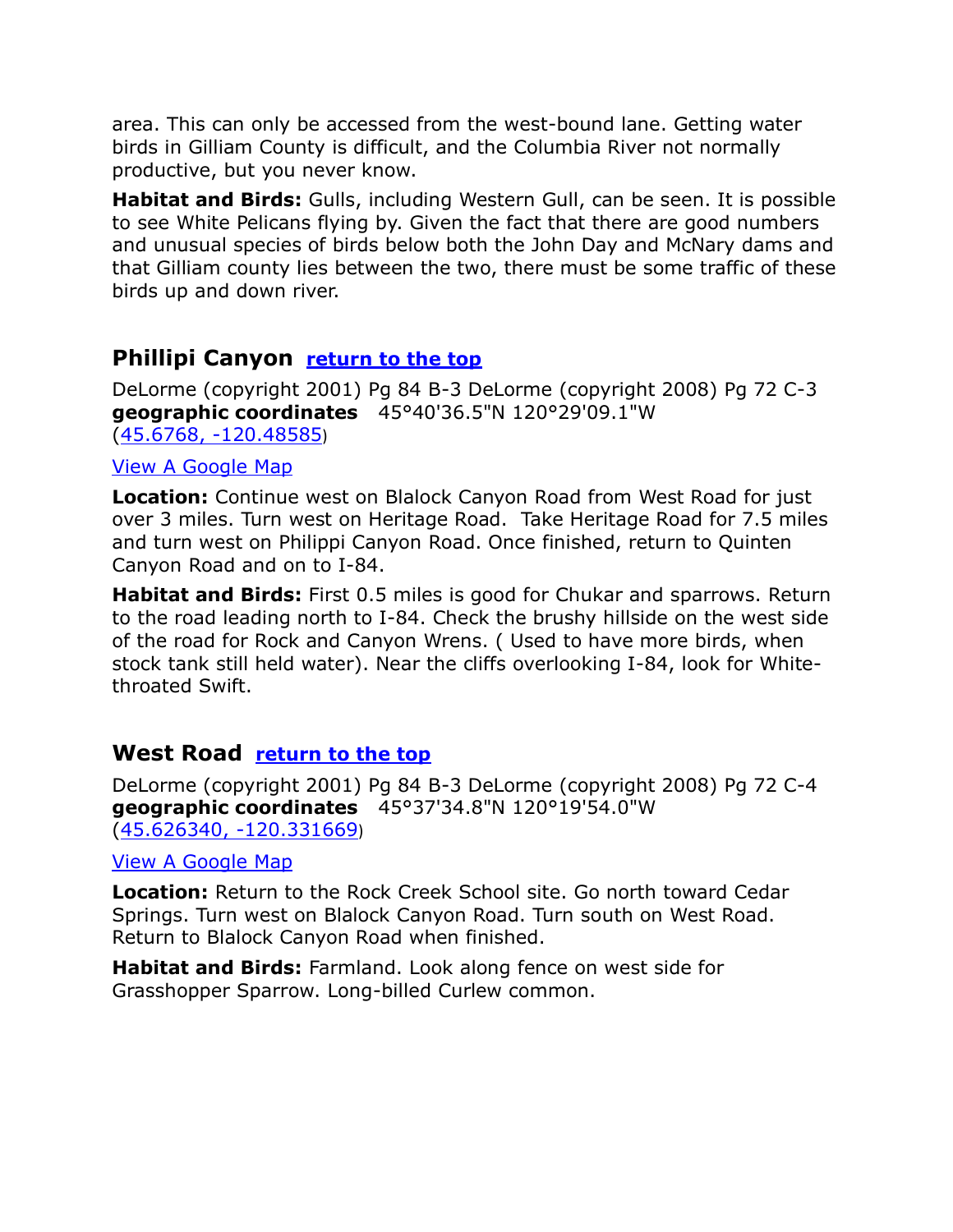# <span id="page-3-0"></span>**Arlington [return to the top](#page-0-0)**

DeLorme (copyright 2001) Pg 84 B-4 DeLorme (copyright 2008) Pg 72 B-5 **geographic coordinates** 45°42'50.3"N 120°12'04.3"W [\(45.713970, -120.201190\)](https://www.google.com/maps/place/45°42)

[View A Google Map](http://maps.google.com/maps/ms?hl=en&ie=UTF8&msa=0&msid=108036481085398338899.00046c8fcc379989ab0c1&z=9)

[eBird Hotspot Checklist for Arlington](http://ebird.org/ebird/hotspot/L1159307) 

[eBird Hotspot Checklist For The Port Of Arlington](http://ebird.org/ebird/hotspot/L3259836?yr=all&m=&rank=mrec)

#### **[City Information](http://www.citytowninfo.com/places/oregon/arlington)**

**Location:** Turn east on I-84. Take Arlington exit (exit 137). Drive through the town and look for hummingbird and other feeders. Be sure to check the cemetery on the southwest side of town as this is the best place to find Western Scrub-Jay in the county.

**Habitat and Birds:** City and port. While in Arlington, go north through the park to the granary on the Columbia River. In winter expect grebes, both scaup and both goldeneyes. Tufted Duck has wintered here also. In summer, cruise the streets (there aren't many) looking for hummingbird feeders and ornamental plants. Can be good in migration for passerines.

# <span id="page-3-1"></span>**Rhea Road [return to the top](#page-0-0)**

DeLorme (copyright 2001) Pg 84 B-4 DeLorme (copyright 2008) Pg 72 B-5 **geographic coordinates** 45°42'22.1"N 120°10'54.5"W [\(45.70613, -120.18181](https://www.google.com/maps/place/45°42))

[View A Google Map](http://maps.google.com/maps/ms?hl=en&ie=UTF8&msa=0&msid=108036481085398338899.00046c8fcc379989ab0c1&z=9)

**Location:** Take Rhea Road east of Arlington and follow it to the Heppner Hwy.

**Habitat and Birds:** Most of this area is an extensive grassland. It harbors many Long-billed Curlew in season. Toward the east end, just before the road drops back down into the valley, Grasshopper Sparrow has been sighted. Sage Thrasher has also been seen on this route. The little bluff overlooking the valley from the north side of the road at the east endhas good sparrow potential.

# <span id="page-3-2"></span>**Willow Creek Wildlife Management Area [return to the top](#page-0-0)**

DeLorme (copyright 2001) Pg 84 A-4 DeLorme (copyright 2008) Pg 73 B-6 **geographic coordinates** 45°46'54.8"N 120°00'27.6"W [\(45.781890, -120.007658](https://www.google.com/maps/place/45°46))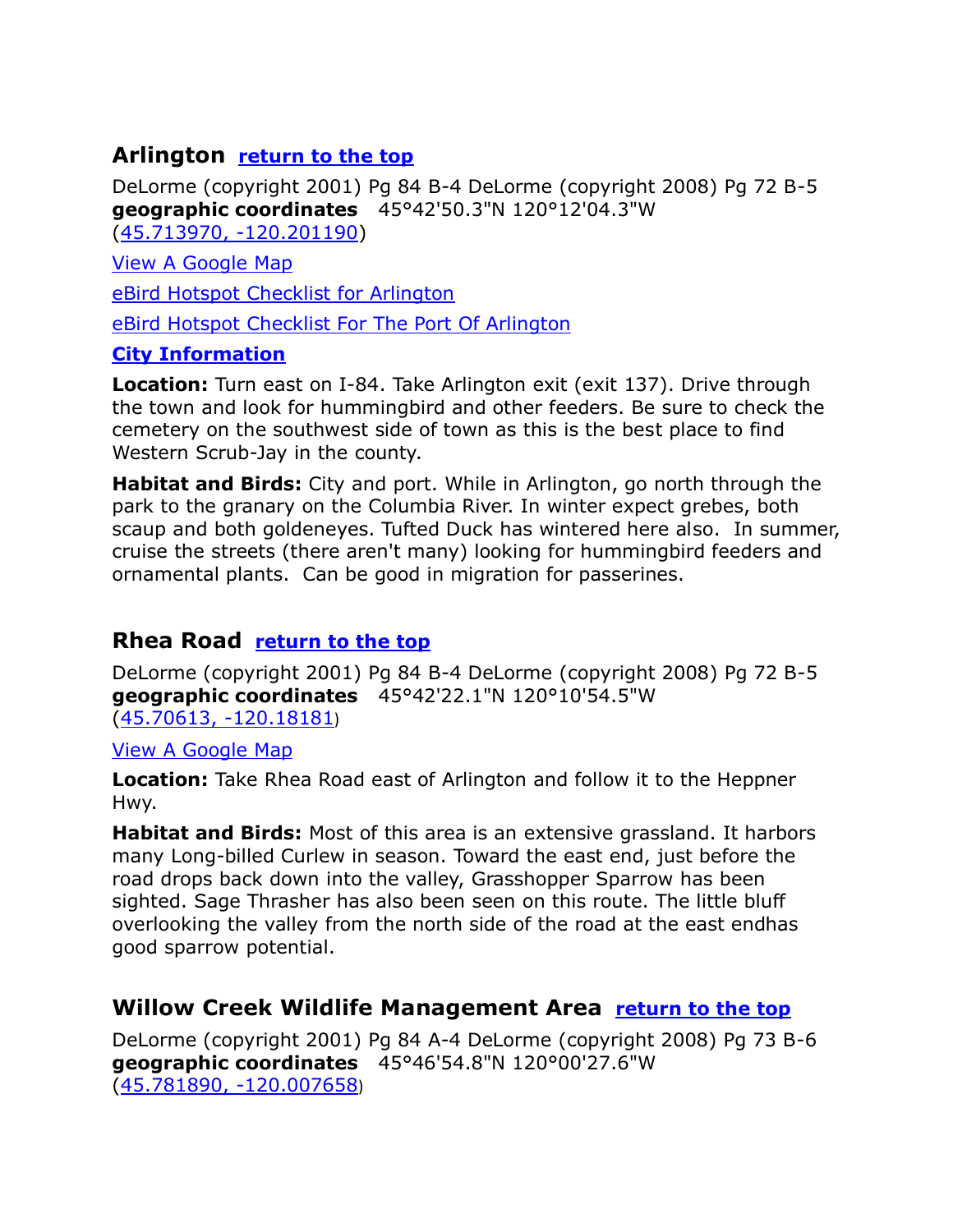#### [View A Google Map](http://maps.google.com/maps/ms?hl=en&ie=UTF8&msa=0&msid=108036481085398338899.00046c8fcc379989ab0c1&z=9)

[eBird Hotspot Checklist for Willow Creek WMA](http://ebird.org/ebird/hotspot/L2327705) (more eBird data is needed for this location)

**Location:** Continue east on I-84 to near the Morrow County line. Take Three Mile Canyon exit (exit 151). Turn right there, then right again at the first road leading west. It is the one marked with signs leading to the WMA. The road to Willow Cove passes through farm land, and getting there involves taking a number of sharp turns and passing a number of confusing intersections. There are markers at most of them, but it can be confusing if you are not really paying attention. It might prove to be very difficult to find in the dark. Access to this location is through Morrow County but the site itself is in Gilliam.

**Habitat and Birds:** Good birding spot, a bit difficult to access. Many ducks are here in winter along with Pied-billed and Western Grebe. Also, look for the occasional American White Pelicans. Follow ( on foot) the service road north. In summer, at the north end, look for Western Kingbird, and at the extreme south end, when you come to a gate, you might find Eastern Kingbird. The brushy roadside has sparrows at any season. First 0.25 to 0.5 mile is a dirt road. Below this road is an extensive cattail marsh. Still has Virginia Rail, Red-winged Blackbird, occasional Yellow-headed Blackbird. Tricolored Blackbird is a possibility. This marsh used to be much more open, and in spring the mudflats there were a magnet for many shorebirds, including Black-necked Stilt and American Avocet. Black-crowned Night Heron and American Bittern have also been sighted here. Unfortunately, in recent years the drawing down of the waters behind the John Day dam have lowered the water level, and the mudflat has completely grown over with vegetation, so this area no longer attracts these species. At the parking lot near the water there are a number of cottonwood trees mixed with willows. The area is a potential vagrant trap. One June a vociferous Least Flycatcher was here. In the willows north of the substation both Cedar and Bohemian Waxwings have been sighted (but not common). Wood Duck has been seen along the paved section of the road south of the substation at Willow Cove and the extensive grove of trees in that area has hosted Barn Owl.

# <span id="page-4-0"></span>**Eight Mile Canyon [return to the top](#page-0-0)**

DeLorme (copyright 2001) Pg 84 B-4 DeLorme (copyright 2008) Pg 72 C-5 **geographic coordinates** 45°38'45.2"N 120°04'58.0"W [\(45.6459, -120.08279](https://www.google.com/maps/place/45°38))

#### [View A Google Map](http://maps.google.com/maps/ms?hl=en&ie=UTF8&msa=0&msid=108036481085398338899.00046c8fcc379989ab0c1&z=9)

**Location:** From Arlington, travel south on Hwy 19 for two miles to Four Mile Road. Take Four Mile Road for 5 miles and look for Eight Mile Canyon Road.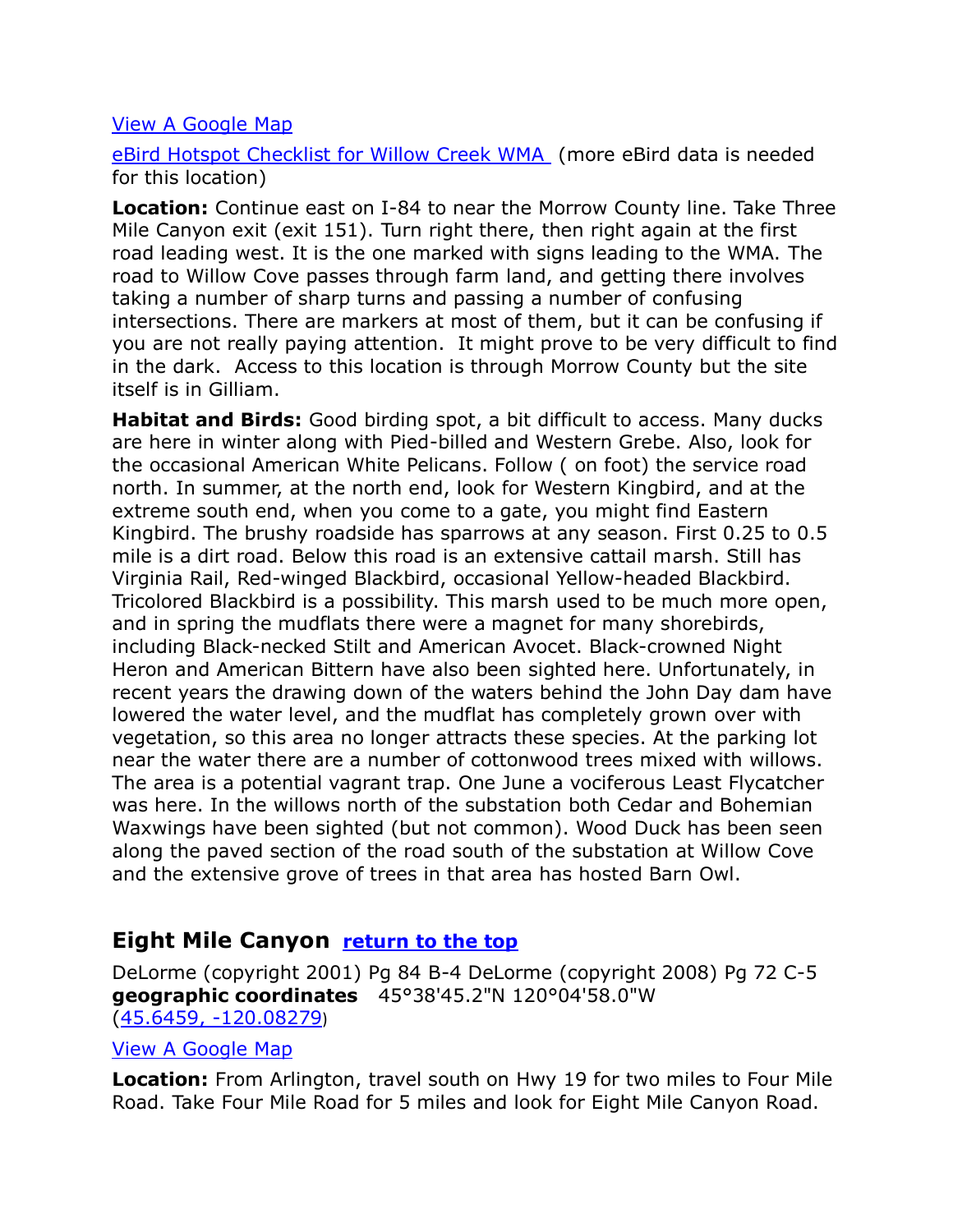Turn south on Eight Mile and explore the canyon. For a little more adventure, return to Four Mile Road and cross it heading north on the dirt road extension of Eight Mile Canyon Road. This will take you to Willow Creek and a nice riparian area.

**Habitat and Birds:** Extensive tall sage should produce some sage species. This road is a prime Grasshopper Sparrow area. Burrowing Owl has not been found here but the habitat looks good.

# <span id="page-5-0"></span>**MIDDLE COUNTY**

# <span id="page-5-1"></span>**Cottonwood Canyon State Park [return to the top](#page-0-0)**

DeLorme (copyright 2001) Pg 84 C-3 DeLorme (copyright 2008) Pg 72 D-3 **geographic coordinates** 45°28'35.5"N 120°28'04.6"W [\(45.476533, -120.467943\)](https://www.google.com/maps/place/45°28)

[View A Google Map](http://maps.google.com/maps/ms?hl=en&ie=UTF8&msa=0&msid=108036481085398338899.00046c8fcc379989ab0c1&z=9)

[eBird Hotspot Checklist for Cottonwood Canyon State Park](http://ebird.org/ebird/hotspot/L1233406) (more eBird data is needed for this location)

**Location:** If you are traveling north on Hwy 97, you can access this area via the town of Wasco at Hwy 206. If you are coming from the west on I-84, Travel east on I-84 and take the Fulton Canyon exit. This is exit #97 near Celilo Village and is called the Wasco/Heppner Hwy on some maps. Follow Hwy 206 for Approximately 30 miles as you bisect Sherman County. After you cross the John Day River into Gilliam County, check the willows along the north side of the road. Oregon's newest state park straddles the river so don't miss out on Cottonwood Canyon State Park on the Gilliam side.

**Habitat and Birds:** Look in the willows on the north side of the road for Yellow-breasted Chat and Lazuli Bunting. Common Poorwill can be heard in this region at night.

# <span id="page-5-2"></span>**Hwy 206 Mountain Overlook [return to the top](#page-0-0)**

DeLorme (copyright 2001) Pg 84 C-3 DeLorme (copyright 2008) Pg 72 D-4 **geographic coordinates** 45°22'48.6"N 120°24'05.9"W [\(45.380180, -120.401640\)](https://www.google.com/maps/place/45°22)

[View A Google Map](http://maps.google.com/maps/ms?hl=en&ie=UTF8&msa=0&msid=108036481085398338899.00046c8fcc379989ab0c1&z=9)

**Location:**Just over 8.5 miles east (still on 206) of the intersection of 206 and the John Day River, you will find a mountain overlook and identifier.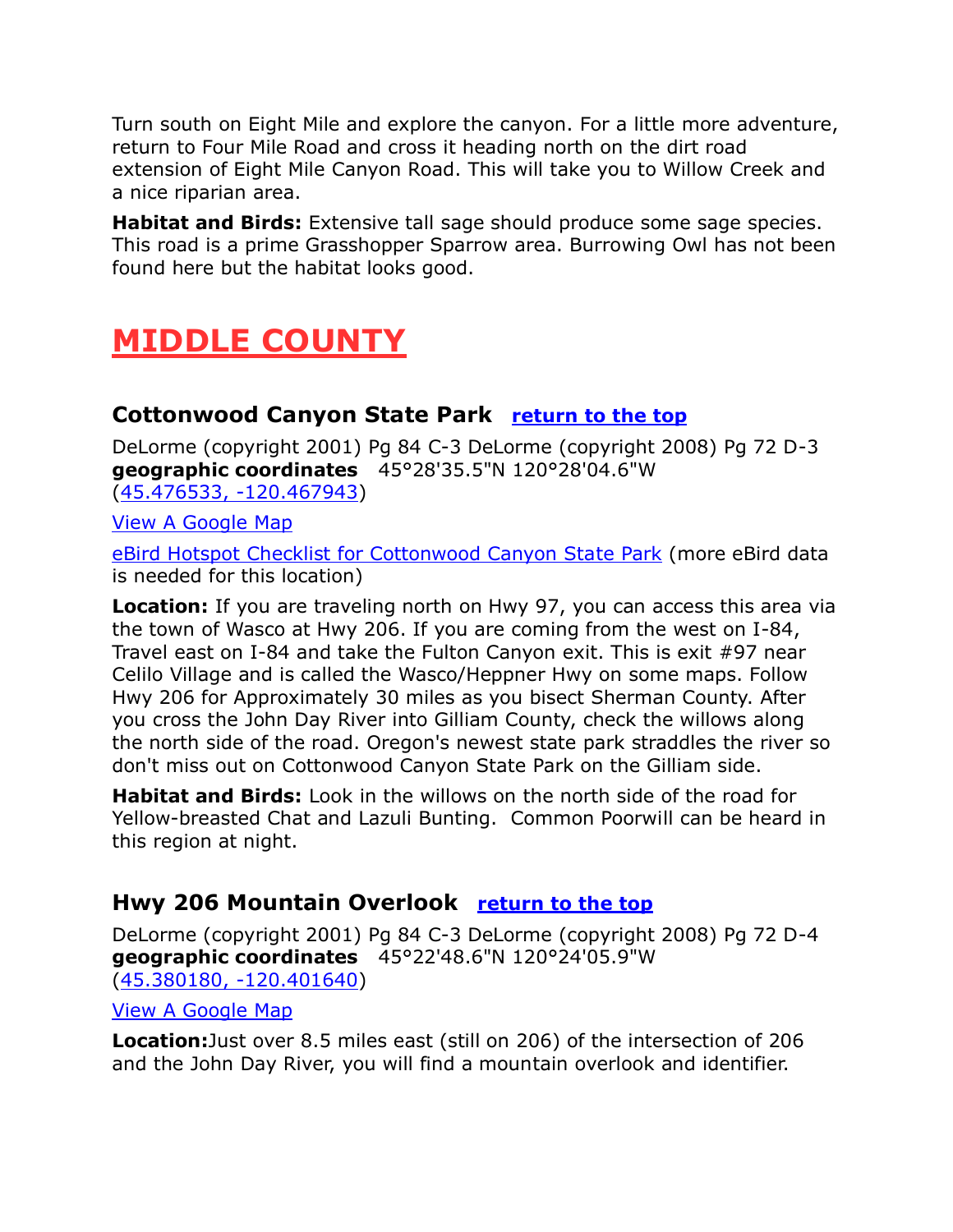**Habitat and Birds:**This is an open sage area where sage species like Brewer's Sparrow, Sage Thrasher, and Vesper Sparrow can be found.

# <span id="page-6-3"></span><span id="page-6-0"></span>**Condon to Olex via Wolf Hollow and Upper Rock Cr. Roads [return to the top](#page-0-0)**

DeLorme (copyright 2001) Pg 84 C-4 DeLorme (copyright 2008) Pg 72 D-5 **geographic coordinates** 45°21'32.5"N 120°08'15.3"W (Wolf Hollow Rd.) [\(45.359019, -120.137595](https://www.google.com/maps/place/45°21))

#### [View A Google Map](http://maps.google.com/maps/ms?hl=en&ie=UTF8&msa=0&msid=108036481085398338899.00046c8fcc379989ab0c1&z=9)

**Location:** From Condon, go north on Hwy 19 for almost 9 miles. Turn east on Wolf Hollow Road and travel 4.8 miles to the Jct. of Upper Rock Creek Rd. and Wolf Hollow Road. Turn left (northwest) on Upper Rock Creek Road and follow it to Olex.

**Habitat and Birds:** Another area of extensive riparian growth with good possibilities. A bit far from the road, but not impossible. Migrant Olive-sided Flycatcher has been seen here. A mile or so south of the intersection of Wolf Hollow Road and Rock Creek road, there is a small marsh. It has a small colony of Red-winged Blackbirds. One year a few Tricolored Blackbirds were found among them. Gray Partridge can often be found along the upper end of Wolf Hollow Road, just as it begins to dip into the canyon.

# <span id="page-6-1"></span>**Cayuse Canyon [return to the top](#page-0-0)**

DeLorme (copyright 2001) Pg 84 C-4 DeLorme (copyright 2008) Pg 72 E-5 **geographic coordinates** 45°21'18.2"N 120°08'23.3"W [\(45.355070, -120.139815\)](https://www.google.com/maps/place/45°21)

#### [View A Google Map](http://maps.google.com/maps/ms?hl=en&ie=UTF8&msa=0&msid=108036481085398338899.00046c8fcc379989ab0c1&z=9)

**Location:** 12 miles south of Olex, near the community of Gwendolen, is Cayuse Canyon Road. Take this road and explore the canyon for as long as you have time.

**Habitat and Birds:** Cayuse Canyon is extremely narrow (only one track) on the south end, but probably is also a good spot for Grasshopper Sparrow. The canyon bottom has Canyon Wrens and some riparian growth.

# <span id="page-6-2"></span>**Rock Creek From Olex [return to the top](#page-0-0)**

DeLorme (copyright 2001) Pg 84 B-3 DeLorme (copyright 2008) Pg 72 C-4 **geographic coordinates** 45°30'00.2"N 120°10'38.4"W (Olex) [\(45.500068, -120.177328\)](https://www.google.com/maps/place/45°30)

[View A Google Map](http://maps.google.com/maps/ms?hl=en&ie=UTF8&msa=0&msid=108036481085398338899.00046c8fcc379989ab0c1&z=9)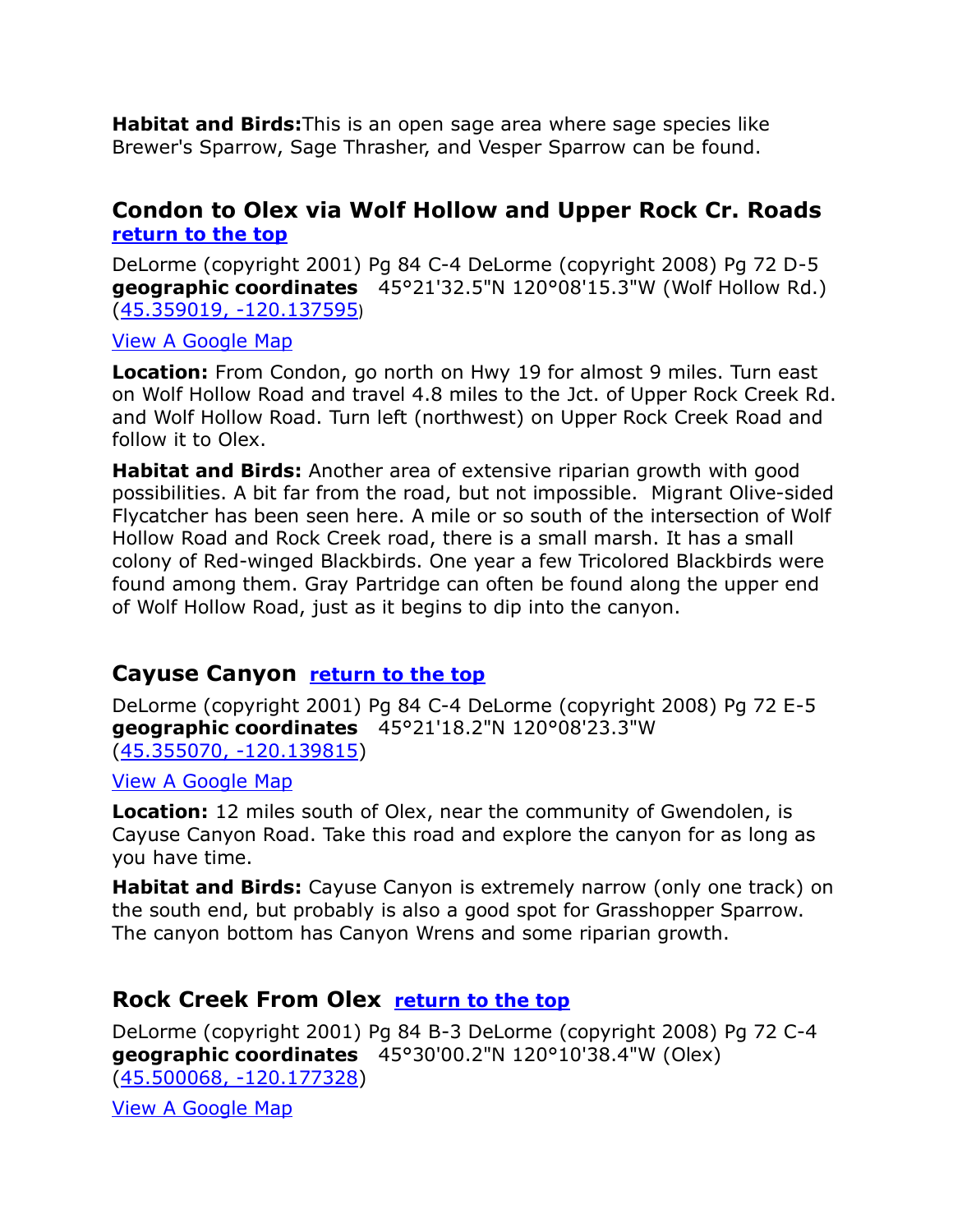**Location:**At Olex, cross Hwy 19 and continue down Rock Creek. Follow it all the way to the John Day River on Middle Rock Creek Ln. At the Rock Creek School, take Lower Rock Creek Road to the river. When finished, return to the school at Rock Creek.

**Habitat and Birds:** Mostly a narrow valley with pasture/hay fields and brush along the creek. Good variety of birds. Both Brewer's Sparrow and Long-eared Owl have been seen here. The riparian area at the John Day River can be very birdy in migration. Look for Western Screech Owls in the trees at the river.

# <span id="page-7-0"></span>**Rock Creek Crossing [return to the top](#page-0-0)**

DeLorme (copyright 2001) Pg 84 C-4 DeLorme (copyright 2008) Pg 73 E-6 **geographic coordinates** 45°15'40.0"N 120°01'02.6"W [\(45.26111, -120.01739\)](https://www.google.com/maps/place/45°15) [View A Google Map](http://maps.google.com/maps/ms?hl=en&ie=UTF8&msa=0&msid=108036481085398338899.00046c8fcc379989ab0c1&z=9)

**Location:** From Condon, go east on Hwy 206 to the Rock Creek Crossing. Once done birding this location, return to Condon.

**Habitat and Birds: Extensive riparian area. Warbling Vireo, Bullock's Oriole, Western Kingbird. One report of Gray Catbird.**

# <span id="page-7-1"></span>**CONDON AREA**

# **Condon [return to the top](#page-0-0)**

DeLorme (copyright 2001) Pg 84 D-4 DeLorme (copyright 2008) Pg 72 E-5 **geographic coordinates** 45°14'02.1"N 120°11'05.2"W [\(45.233907, -120.184781\)](https://www.google.com/maps/place/45°14)

[View A Google Map](http://maps.google.com/maps/ms?hl=en&ie=UTF8&msa=0&msid=108036481085398338899.00046c8fcc379989ab0c1&z=9)

#### **[Condon City Information](http://cityofcondon.com/)**

[eBird Hotspot Checklist For Condon City Park](http://ebird.org/ebird/hotspot/L3113644?yr=all&m=&rank=mrec)

**Location:** 26 miles from the Jct. of Hwy 206 and the John Day River is the small town of Condon (population 750). Condon is located on the high plateau of the Columbia River Region where Oregon State Highways 19 and 206 meet. Condon is located 38 miles south of Arlington and the Columbia River, 80 miles southeast of The Dalles, 150 east of Portland, 130 miles north of Bend or 100 miles southwest of Pendleton. Condon's Main Street is registered on the National Historical Site and contains an active business district.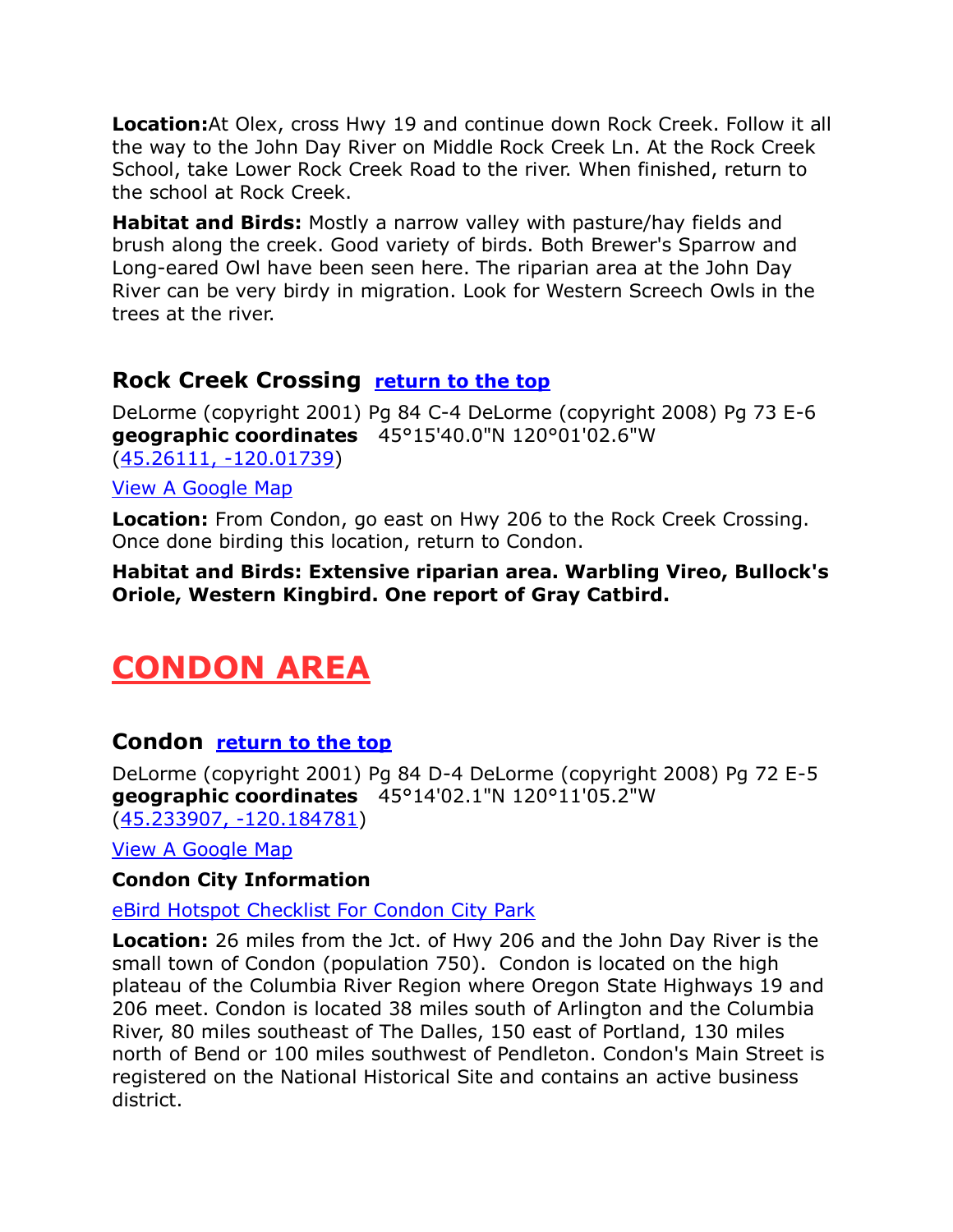**Habitat and Birds:** Not terribly birdy but the few tall trees are the only ones for miles. This town is mostly under-birded so surprises may be right around the corner. In the winter both Merlin and Peregrine Falcon can sometimes be found hanging around town, presumably keeping a watchful eye on the abundant House Sparrows and Eurasian Collared Doves.

# <span id="page-8-0"></span>**Condon Sewage Ponds [return to the top](#page-0-0)**

DeLorme (copyright 2001) Pg 84 D-4 DeLorme (copyright 2008) Pg 72 E-5 **geographic coordinates** 45°13'42.5"N 120°10'50.9"W [\(45.22848, -120.18081\)](https://www.google.com/maps/place/45°13)

[View A Google Map](http://maps.google.com/maps/ms?hl=en&ie=UTF8&msa=0&msid=108036481085398338899.00046c8fcc379989ab0c1&z=9)

[eBird Hotspot Checklist for Condon Sewage Ponds](http://ebird.org/ebird/hotspot/L1660621?yr=all&m=&rank=mrec) (more eBird data is needed for this location)

**Location:** As you enter Condon from Hwy 206, turn right (south) on Main Street. The road will fork at the Jct. of Hwys 19 and 206. Take the left fork (206). Go 4 blocks and turn right (south) on Jefferson St. Take Jefferson to the end and you will see the ponds.

**Habitat and Birds:** These ponds are excellent for ducks, moderate for shorebirds; open to birders. There are "No Trespassing" signs up but birders are allowed in. The city would like you to call ahead and let them know you will be out there. To check first at the city hall, drop by at 128 S. Main Street during the week or call 541-384-2711. The staff is very friendly. The gates to the ponds are often closed on the weekends so call ahead. You can still view the ponds if the gate is closed. The staff at these ponds are interested in hearing about the birds you find. You can send them a bird list at [admin@cityofcondon.com.](mailto:admin@cityofcondon.com)

# <span id="page-8-1"></span>**Wehrli Canyon <u>[return to the top](#page-0-0)</u>**

DeLorme (copyright 2001) Pg 84 D-4 DeLorme (copyright 2008) Pg 72 F-5 **geographic coordinates** 45 09' 13" N 120 12' 49" W [\(45.153574, -120.214361](https://www.google.com/maps/place/45°09))

[View A Google Map](http://maps.google.com/maps/ms?hl=en&ie=UTF8&msa=0&msid=108036481085398338899.00046c8fcc379989ab0c1&z=9)

[eBird Hotspot Checklist For Wehrli Canyon Road](http://ebird.org/ebird/hotspot/L3481457?yr=all&m=&rank=mrec)

**Location:** Continue south on highway 19 from Condon for approximately 6.3 miles. Turn right on Wehrli Canyon Road. Explore the length of this road to its Jct. with Quinn Road.

**Habitat and Birds:** Very birdy. Ash-throated Flycatcher. If you can continue on to Quinn Road, do so, but you may have to return to Highway 19. Possible species here include Lark Sparrow, Ferruginous Hawk, Ring-necked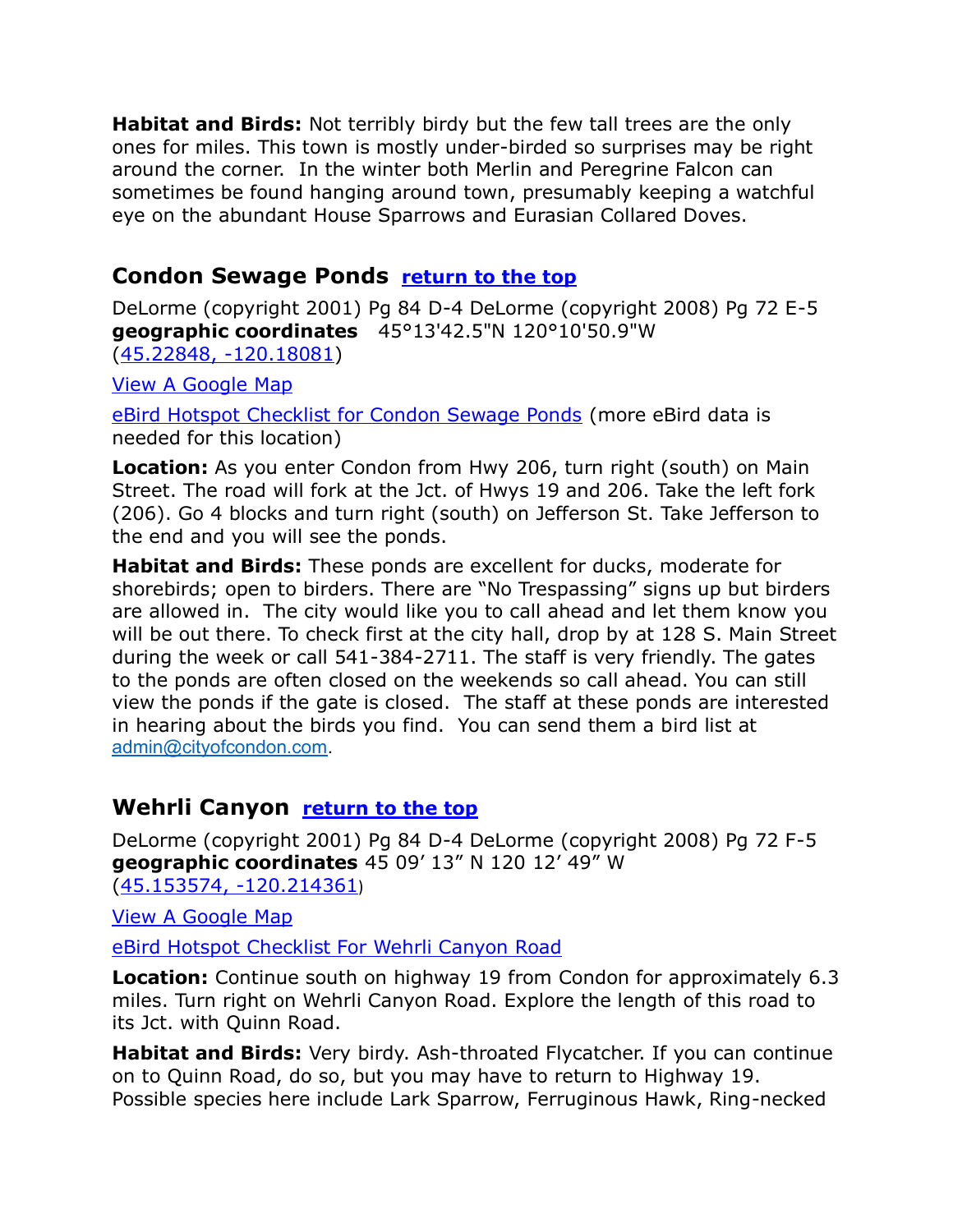Pheasant, California Quail, Lazuli Bunting, Spotted Towhee, Canyon and Rock Wren, Mountain Bluebird and (if you're lucky) Gray Partridge. In the first one half mile west of Hwy 19, Yellow-breasted Chat and Bullock's Oriole are abundant in spring and summer. This is also a good place to look for Bushtit.

# <span id="page-9-0"></span>**West of Mayville [return to the top](#page-0-0)**

DeLorme (copyright 2001) Pg 84 D-4 DeLorme (copyright 2008) Pg 72 F-5 **geographic coordinates** 45°05'17.5"N 120°14'53.0"W [\(45.088203, -120.248058](https://www.google.com/maps/place/45°05))

#### [View A Google Map](http://maps.google.com/maps/ms?hl=en&ie=UTF8&msa=0&msid=108036481085398338899.00046c8fcc379989ab0c1&z=9)

**Location:** If you must return to Highway 19, go on south to Mayville and turn west on Quinn Road. Two or three miles down the road dips down into a hollow, takes a sharp turn west, and heads upslope past a juniper filled canyon.

**Habitat and Birds:**Juniper and Sage. Gray Flycatcher and Lark Sparrow as well as other sage/juniper species.

# <span id="page-9-1"></span>**Carter Hill Road [return to the top](#page-0-0)**

DeLorme (copyright 2001) Pg 84 D-4 DeLorme (copyright 2008) Pg 72 F-5 **geographic coordinates** 45°04'56.1"N 120°11'16.9"W

[View A Google Map](http://maps.google.com/maps/ms?hl=en&ie=UTF8&msa=0&msid=108036481085398338899.00046c8fcc379989ab0c1&z=9)

[eBird Hotspot Checklist For Carter Hill Road](http://ebird.org/ebird/hotspot/L3481468?yr=all&m=&rank=mrec) [\(45.08224, -120.18802](https://www.google.com/maps/place/45°04))

[eBird Hotspot Checklist For Dyer State Wayside](http://ebird.org/ebird/hotspot/L3734646?yr=all&m=&rank=mrec) [\(45.125223, -120.187697\)](https://www.google.com/maps/place/45°07)

**Location:** Return to Mayville. Go across Highway 19 and take Carter Hill Road. Follow it east and then north. The north portion is marked Ramsey Canyon on some maps. Take this road until it meets back up at Dyer State Wayside. You will find restrooms there.

**Habitat and Birds:** Immediately east of Mayville there is some scrub brush along the road which is attractive to sparrows, quail and such, but as soon as you top the first hill you break out into open grassland. Then you turn north through more open grassland. However, where the road turns west again and heads downhill, you enter a narrow brushy canyon which becomes brushier the further one travels down it, until by the time you reach Dyer State Park, the entire hillside to the south is brushy. It is loaded with birds: Rock Wren, Lazuli Bunting, Spotted Towhee, to name a few. Swainson's and possibly Ferruginous Hawk might be found along this route as well.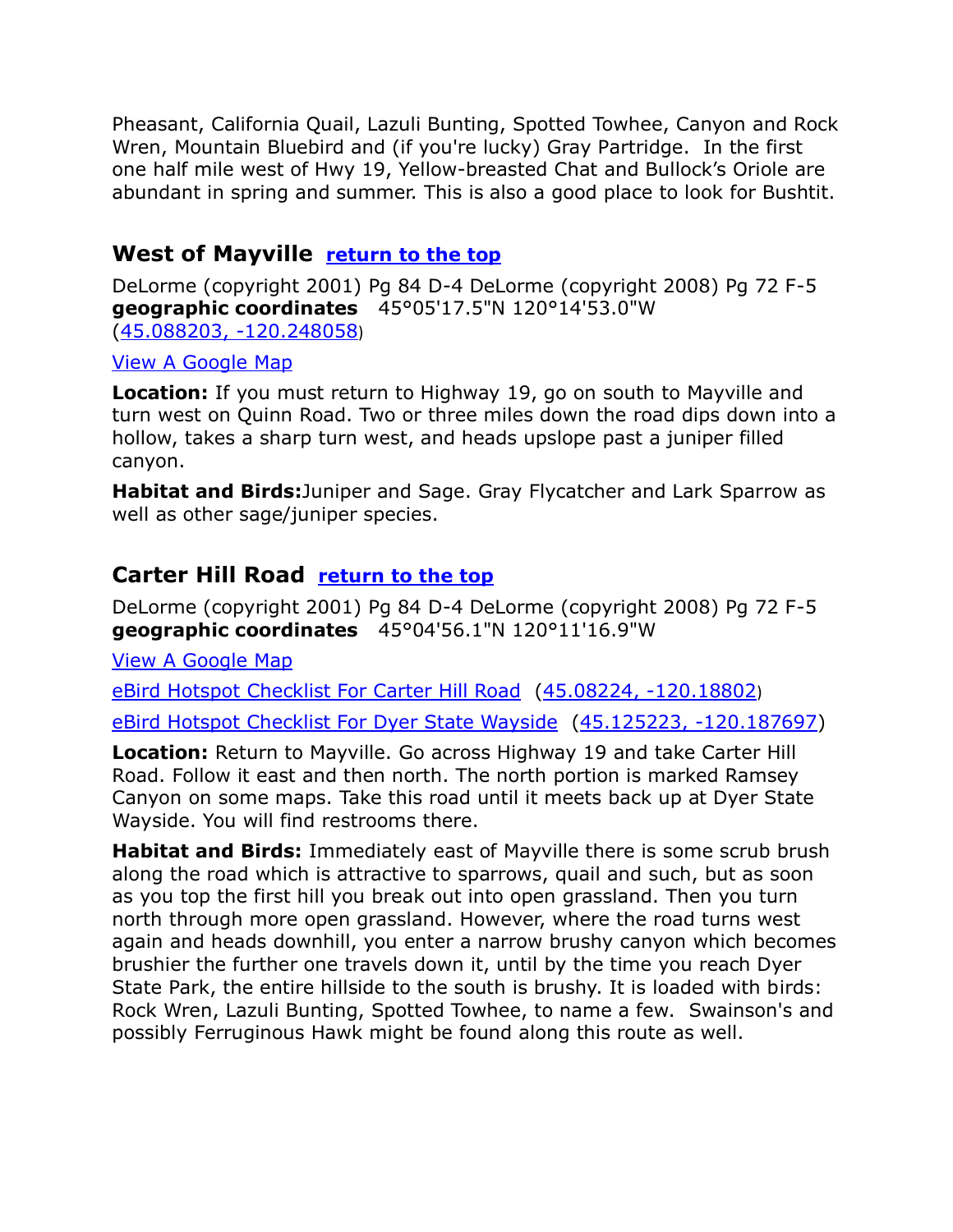# <span id="page-10-0"></span>**Gilliam Forest Lands [return to the top](#page-0-0)**

DeLorme (copyright 2001) Pg 85 D-5 DeLorme (copyright 2008) Pg 73 F-6 **geographic coordinates** 45°04'13.6"N 119°58'15.8"W [\(45.070437, -119.971051](https://www.google.com/maps/place/45°04))

[View A Google Map](http://maps.google.com/maps/ms?hl=en&ie=UTF8&msa=0&msid=108036481085398338899.00046c8fcc379989ab0c1&z=9)

[eBird Hotspot Checklist For Trail Fork Road](http://ebird.org/ebird/hotspot/L3763201?yr=all&m=&rank=mrec)

**Location:** It's difficult to find forested areas in Gilliam so this side trip is well worth the time. From [Dyer State Wayside,](#page-9-1) go north (about 5 miles) on Hwy. 19 (past Wehrli Road). Turn east on Trail Fork Road (Also called 30 mile road or John Day Hwy). Continue east and south for about 16 miles. Be aware that at the southeast end, Trail Fork Road jogs into Wheeler County. At its juncture with Lost Valley Road (Wheeler County), turn north and travel 1.4 miles and you will be back in Gilliam County. You actually do not get to any forest land until you reach the east end of the road. The first mile of the road east of Hwy 19 is brushy creek bottom. Then you climb slowly into open grassland at the ridge top, and follow it to Lost Valley Road (initially in Wheeler County) where the forest habitat begins. The last 0.125 miles or so of pine forest is in Gilliam County.

**Habitat and Birds:** West end, open sage and farmland. East end, pine forest. Excellent birding. At west end, Yellow-breasted Chat. At the east end, all three nuthatches, Brown Creeper, Ruffed Grouse, Flammulated Owl, Hairy and Pileated Woodpecker, Clark's Nutcracker, Townsend's Solitaire, Cassin's Finch, in short, most of the forest species one would expect anywhere in eastern Oregon. Northern Goshawk has been seen here, as has Williamson's Sapsucker. On the ridge above, (in Wheeler County) Great Gray Owl has been sighted. Leaving the pine forest you come to a large valley with open meadows and a brush bordered creek. Chipping, Vesper, and summering Fox Sparrow; Long-billed Curlew. Look for Northern Pygmy-owl throughout this area.

# <span id="page-10-1"></span>**Lonerock [return to the top](#page-0-0)**

DeLorme (copyright 2001) Pg 85 D-5 DeLorme (copyright 2008) Pg 73 F-6 **geographic coordinates** 45°05'21.2"N 119°53'02.9"W [\(45.08921, -119.88414](https://www.google.com/maps/place/45°05))

[View A Google Map](http://maps.google.com/maps/ms?hl=en&ie=UTF8&msa=0&msid=108036481085398338899.00046c8fcc379989ab0c1&z=9)

**Location:** Continue north on Lost Valley Road. Where Lost Valley Road connects with Lonerock Road, turn east and travel just over 6 miles to the